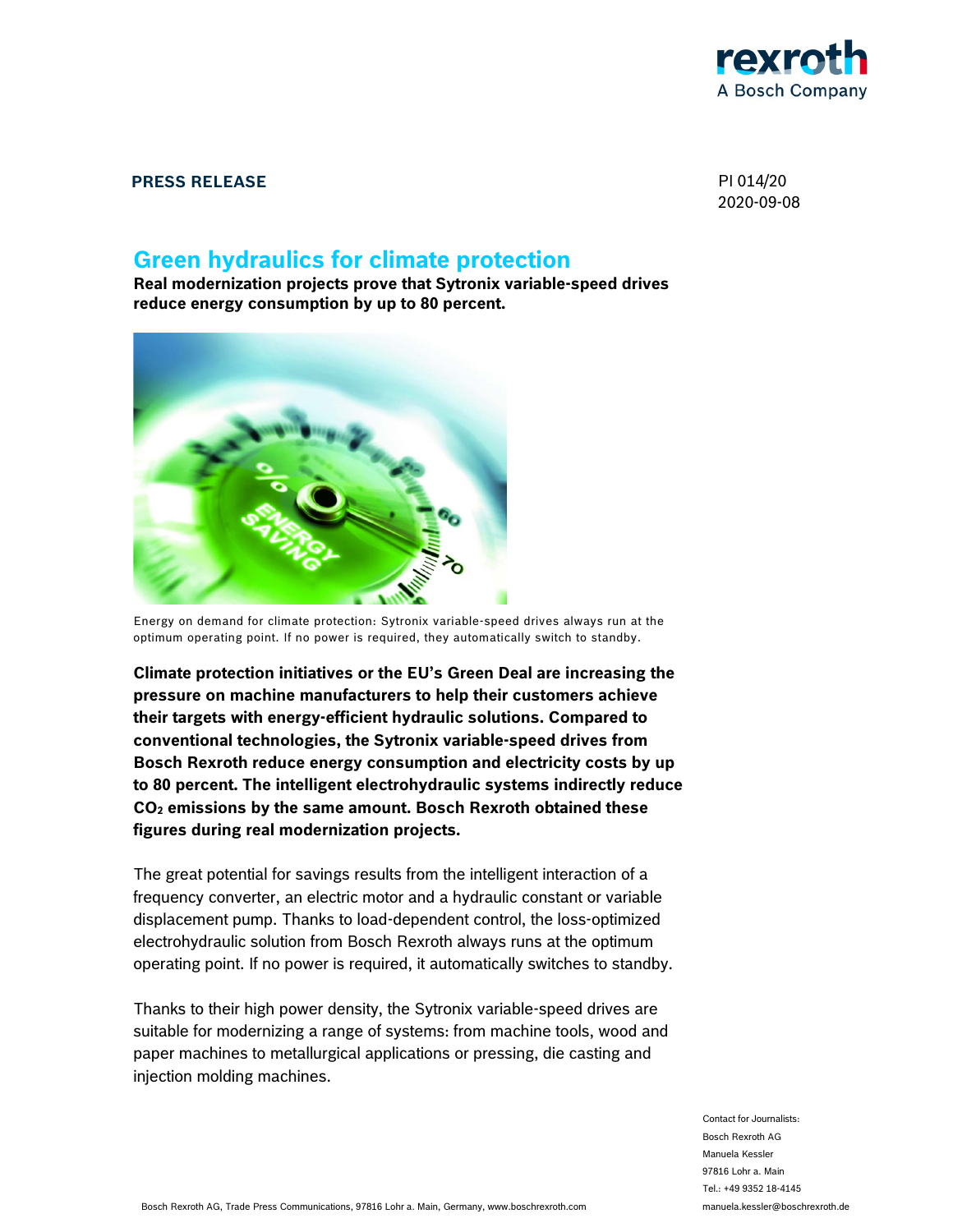

## **PRESS RELEASE** PI 014/20

2020-09-08

If conventional hydraulic drives are subsequently replaced by Sytronix drives and both scenarios are compared, energy consumption can be reduced by up to 80 percent depending on the application. The energy costs as well as the greenhouse gases produced during electricity production are also reduced by the same amount. This was found by evaluating real customer projects where a conventional drive was replaced by a corresponding Sytronix drive.

During a number of optimization projects, the hydraulic experts at Bosch Rexroth compared the energy consumption of the original set-up including cooling with the new Sytronix solution. For example, work to modernize a plastics press resulted in energy savings of 87,000 kWh (-78 %) per year. This means that annual operating costs are reduced by  $£15,390$ .

In the German electricity mix of 2018, 0.489 kg of various greenhouse gases were emitted per kilowatt hour generated. This figure can be expressed in standardized form in  $CO<sub>2</sub>$  equivalent [CO<sub>2</sub>eq]. As a result of the subsequent Sytronix upgrade, the plastics press avoids 43.3 tons of  $CO<sub>2</sub>$  equivalent every year.

Even greater savings are possible with more complex systems, for example a walking beam furnace. Here, the variable-speed concept saves 421 tons of CO<sub>2</sub>eq and reduces the operator's costs by  $£152,000$ , a saving of around 80 percent. The consumption figures for a casting machine were reduced by the same amount. Here, Bosch Rexroth enabled the operator to avoid 30 t  $CO<sub>2</sub>$ eq of greenhouse gases per year and to reduce electricity costs by €11,000.

#### For further information visit: www.boschrexroth.com/sytronix

*As one of the world's leading suppliers of drive and control technologies, Bosch Rexroth ensures efficient, powerful and safe movement in machines and systems of any size. The company bundles global application experience in the market segments of Mobile Applications, Machinery Applications and Engineering, and Factory Automation. With its intelligent components, customized system solutions and services, Bosch Rexroth is creating the necessary environment for fully connected applications. Bosch Rexroth offers its customers hydraulics, electric drive and control technology, gear technology and linear motion and assembly technology, including software and interfaces to the Internet of Things. With locations in over 80 countries, roughly 31,000 associates generated sales revenue of roughly* 

> Contact for Journalists: Bosch Rexroth AG Manuela Kessler 97816 Lohr a. Main Tel.: +49 9352 18-4145 manuela.kessler@boschrexroth.de